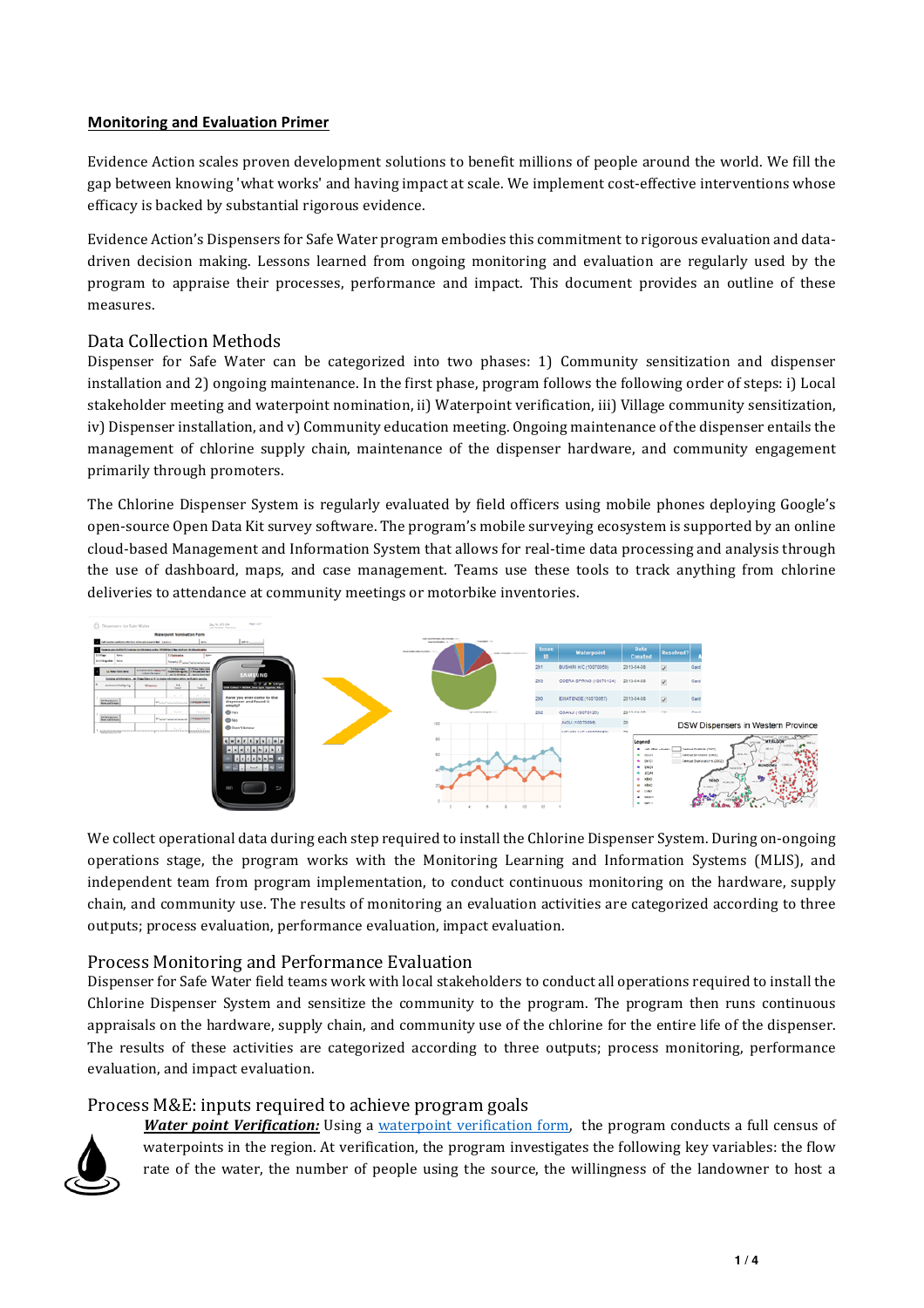chlorine dispenser, and the turbidity of the water. These variables are then used to determine the final eligibility of the waterpoint for a dispenser. For instance, eligible dispensers should be serving at least 10 households, should have sufficient flow of water throughout the year and the landowners should consent to the installation of the dispenser.



**Village Community Sensitization:** Once a water point is verified as eligible for a dispenser, the community is informed about the program and provided a chance to ask any questions. We take attendance of the meeting on this form. Attendance of community education meetings is associated with higher adoption rates. Monitoring these meetings informs future program engagements with communities. For instance, the program can arrange for re-fresher meetings in areas with low initial attendance. 



*Installation:* Documenting the successful installation of a dispenser allows the provision of a full record of dispensers in operation and ensures that dispensers are installed appropriately. Through the installation form, the program checks and confirms the quality of installation (eg, the access and location of the dispenser in relation to the path to the waterpoint and the height of the dispenser), dispenser and waterpoint geocodes for future management of the dispenser. This data forms the dispenser database that we actively update and maintain to reflect the functional status of the dispenser.



*Community Education Meetings*: The specific users of each water point receiving a dispenser are gathered together for education at community health centers and the election of a single champion of the dispenser. This "promoter" is then tasked with encouraging proper use of the dispenser within the community. In Malawi, the promoter works closely with a government health assistant (HSA). We use CEM attendance form to capture attendance. Attendance of community education meetings is associated with higher adoption rates. Monitoring these meetings informs future program engagements with communities. For instance, the program can arrange for re-fresher meetings in areas with low initial attendance. 



**Chlorine Delivery & Hardware "Spot Check":** Every two months the program's community service assistants (CSAs) deliver additional chlorine to promoters and HSAs. The form used in this process records the amount of chlorine that has been disbursed since the last delivery period. Using the same form, the CSAs also conduct a spot check of the dispenser to check that there is chlorine available in the tank at the time of the visit, and any hardware issues that need repair. Monitoring the presence of chlorine allows the program to predict how many dispensers that may be empty at any one time and take steps to minimize the time between complete usage and refill.

## Performance Monitoring: the target population reached by the program

**Water Quality Baseline Survey:** Between installation of the dispenser and the community sensitization meeting (that is, before the delivery of the first batch of chlorine to the community), a random sample of waterpoints are chosen and a sub-sample of households selected, for a microbiological assessment of the safety of their drinking water to serve as a baseline. This is done as carbon credits monitoring requirement. 



*Household/Community Survey:* We use *community survey* to objectively identify the percentage of households that have treated their water with chlorine. Sampling 1.5% of all dispensers across 2 months, MLIS field officers visit 8 households per water point per day to determine the presence of chlorine residual in a random sample of household drinking water. In addition, this survey collects information on reported rates of diarrhoea, community perceptions, knowledge outcomes, preferences, and concerns.

Also done at this time is a "spot check" of dispenser functionality and chlorine availability in the dispenser tank. Dispenser functionality and chlorine availability at an unannounced visit are strongly associated with community adoption of the dispenser. Therefore, cases of chlorine unavailability in chlorine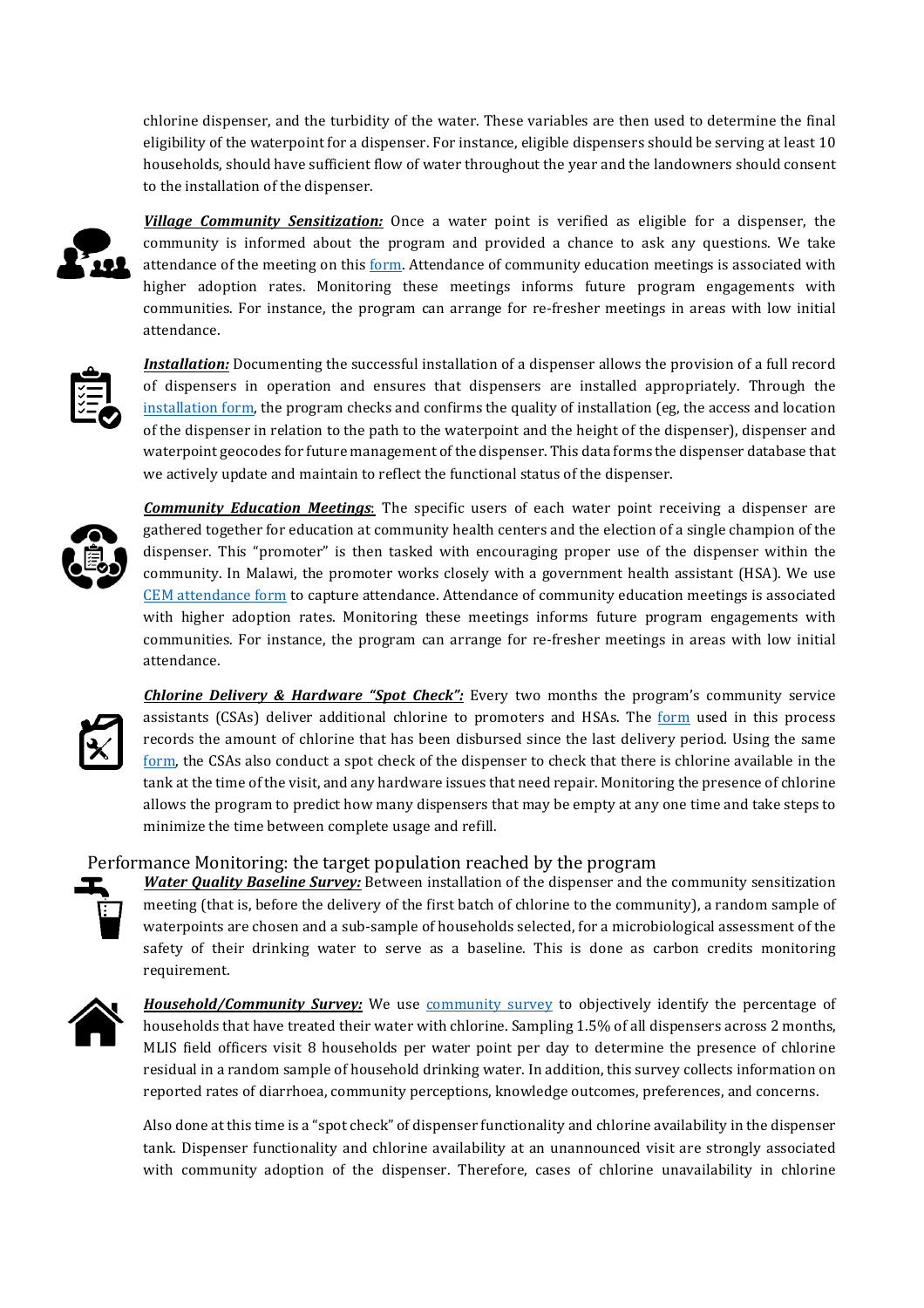dispensers allow the Program to re-check its supply chain management in the affected areas.



**Promoter Survey:** Using a promoter survey, MLIS monitors interview the "promoter", the champion of the dispenser to understand their level of involvement in promoting the dispenser and to gauge community reception. These interviews are also conducted at  $1.5\%$  of all dispensers over a 2 month period. 

Sampling

There are four types of data that is collected on a regular basis;



**Chlorine Delivery Rates & Hardware Spot Checks**: collected every 2-3 months with the delivery of chlorine to promoters, resulting in 6 checks annually per dispenser.



*Household/Community Surveys:* For the first three months of evaluation in a new region, households in 2% of all dispenser areas are monitored. Following that, 1.5% of installed dispensers are sampled and monitored over every 2 month period. For community surveys, we employ 2-stage cluster sampling. 1.5% of the dispensers are selected at field office cluster level. At each randomized waterpoint, 8 households are randomly selected for the surveys and chlorine residual testing. For more information, on the calculation of adoption rate, please refer to measuring dispenser adoption.

All samples are randomly collected to ensure reliable data.

### The number of people with Access

We continuously update the number of people with access to the dispensers. The number of people with access is a product of households using the waterpoint and the household size. At pre-installation of the dispensers, we ask village elders and community health workers to provide us with the number households using a waterpoint. The waterpoint landowner and promoter validate these numbers at installation and community education meeting. We continuously confirm and update this numbers from promoters every time we deliver chlorine. We collect average household size data from the community surveys we conduct on bi-monthly basis.

#### Quality Checks

The use of smartphones as data collection tools prevents several of the most common sources of error in data collection. Data does not need to be typed up, removing the possibility of transcription error. Electronic data collection also allows us to analyze GPS coordinates, take barcode readings as well as examine timestamps, skip patterns and patterns of responses collected. Additionally we strive to conduct back-check surveys on 5-10% of

key surveys such as installation, spot check, and community surveys. These back-checks are done by monitoring and evaluation field associates and provide a clear check on the performance and results recorded in the initial data collection activity. Additionally, field monitors are provided with periodic data quality and productivity reports that highlight their general areas of strength and weakness.

#### Example Monitoring and Evaluation: Adoption Rates

Figure 1 represents the percentage of household water samples testing positive for chlorine residual (adoption) covering November 2016 to April, 2017 across Kenya, Malawi and Uganda. There are 28,430 dispensers being monitored at the time of this report, serving over 4.76 million people. In order to collect the data represented in Figure 1, MLIS field officers visited 1,276 waterpoints and surveyed 9,645 households. During household visits, field officers collect survey information and ask for a sample of household drinking water. 

Water samples from each of these households are then tested for the presence chlorine residuals using the color wheel test kit. Those households testing positive are assumed to have treated their water with chlorine from the Dispenser.

### Chlorine Adoption **Measurement**

Independent field officers randomly check at least **1.5% of all installed dispensers over a 2 month period month**, resulting in an evaluation of approximately  $\overline{420}$  of the  $\overline{28,430}$  installed water points we currently have program-wide (9% per year). Monitors, can physically visit **8 households per water point**, per day to test water samples. When this information is aggregated across the three primary countries of operation, we have over 3,360 household test results every month, or 20,160 per year - all measuring whether there is chlorine in household drinking water.